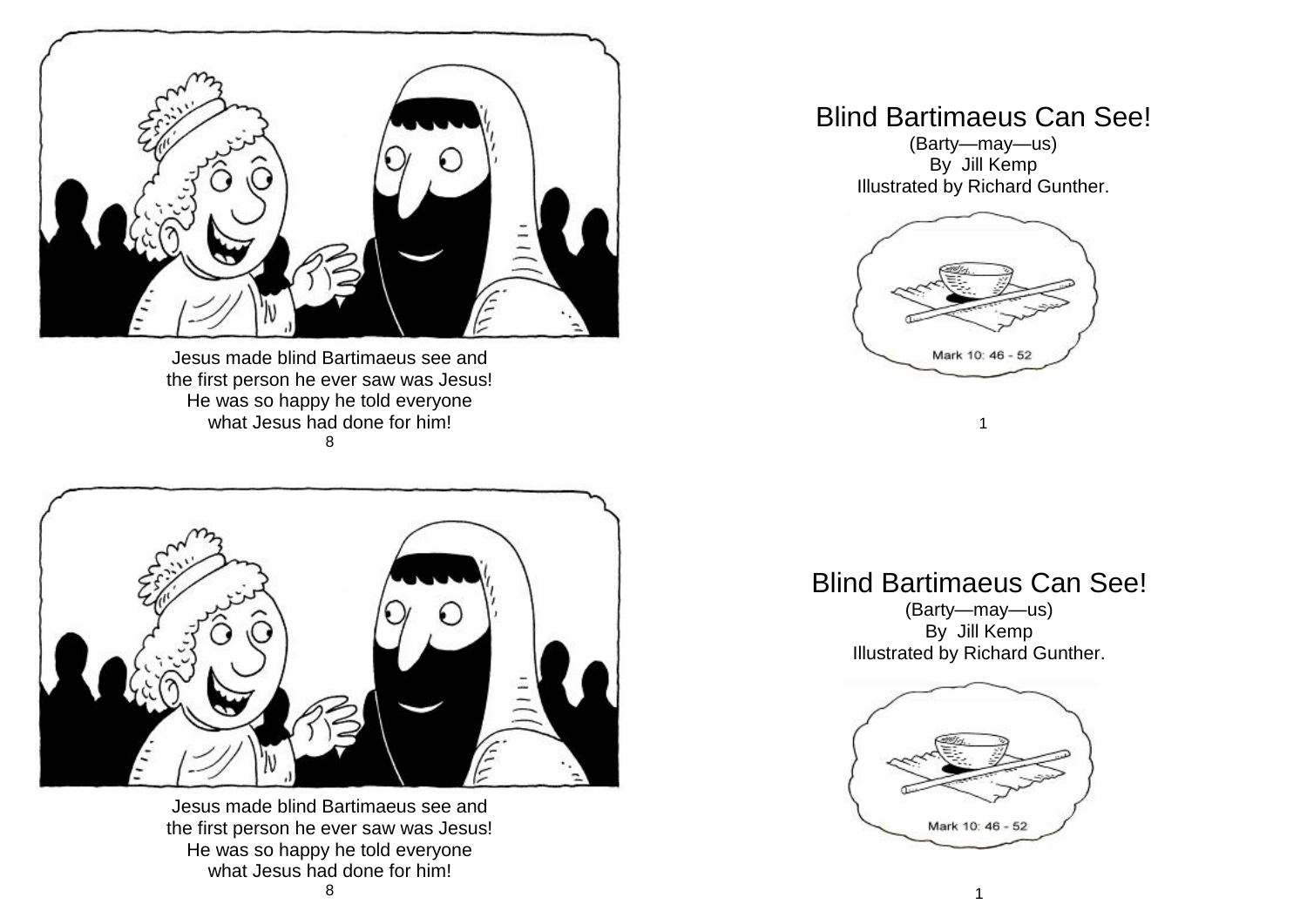

Timaeus and his wife had a lovely baby boy and they called him Bartimaeus. The little baby was born blind and their little boy would never be able to see. 2



"What do you want?" asked Jesus. "Jesus I want to be able to see. I know you make sick people better." And then a miracle happened! 7



Timaeus and his wife had a lovely baby boy and they called him Bartimaeus. The little baby was born blind and their little boy would never be able to see.



"What do you want?" asked Jesus. "Jesus I want to be able to see. I know you make sick people better." And then a miracle happened!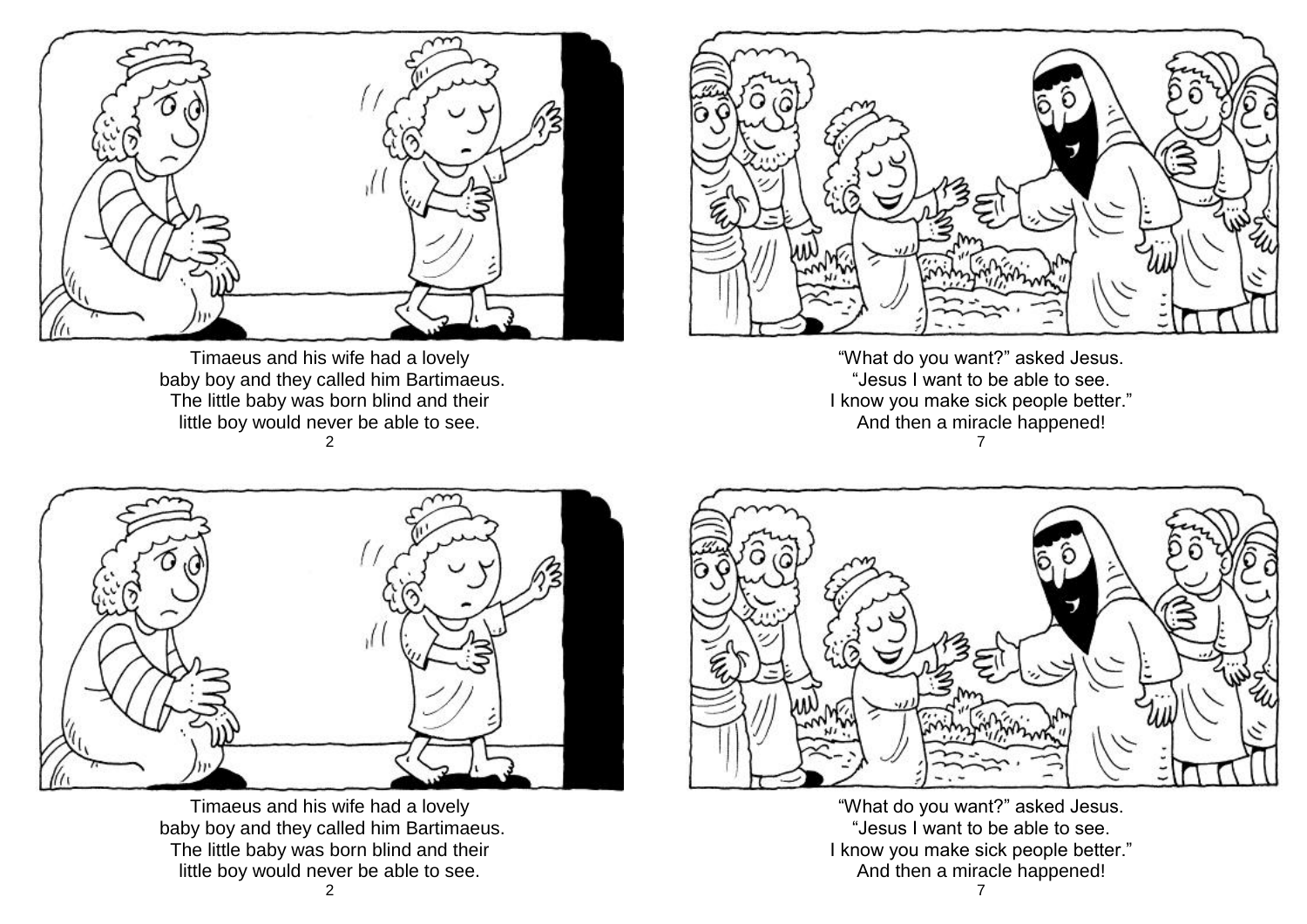

People took him over to Jesus. Bartimaeus believed that Jesus could heal his eyes and make him see! "Jesus please help me," he said. 6



When he grew up he couldn't see to work, so he sat beside the road waiting for people to put money in his bowl so he could buy food. 3



People took him over to Jesus. Bartimaeus believed that Jesus could heal his eyes and make him see! "Jesus please help me," he said. 6



When he grew up he couldn't see to work, so he sat beside the road waiting for people to put money in his bowl so he could buy food.